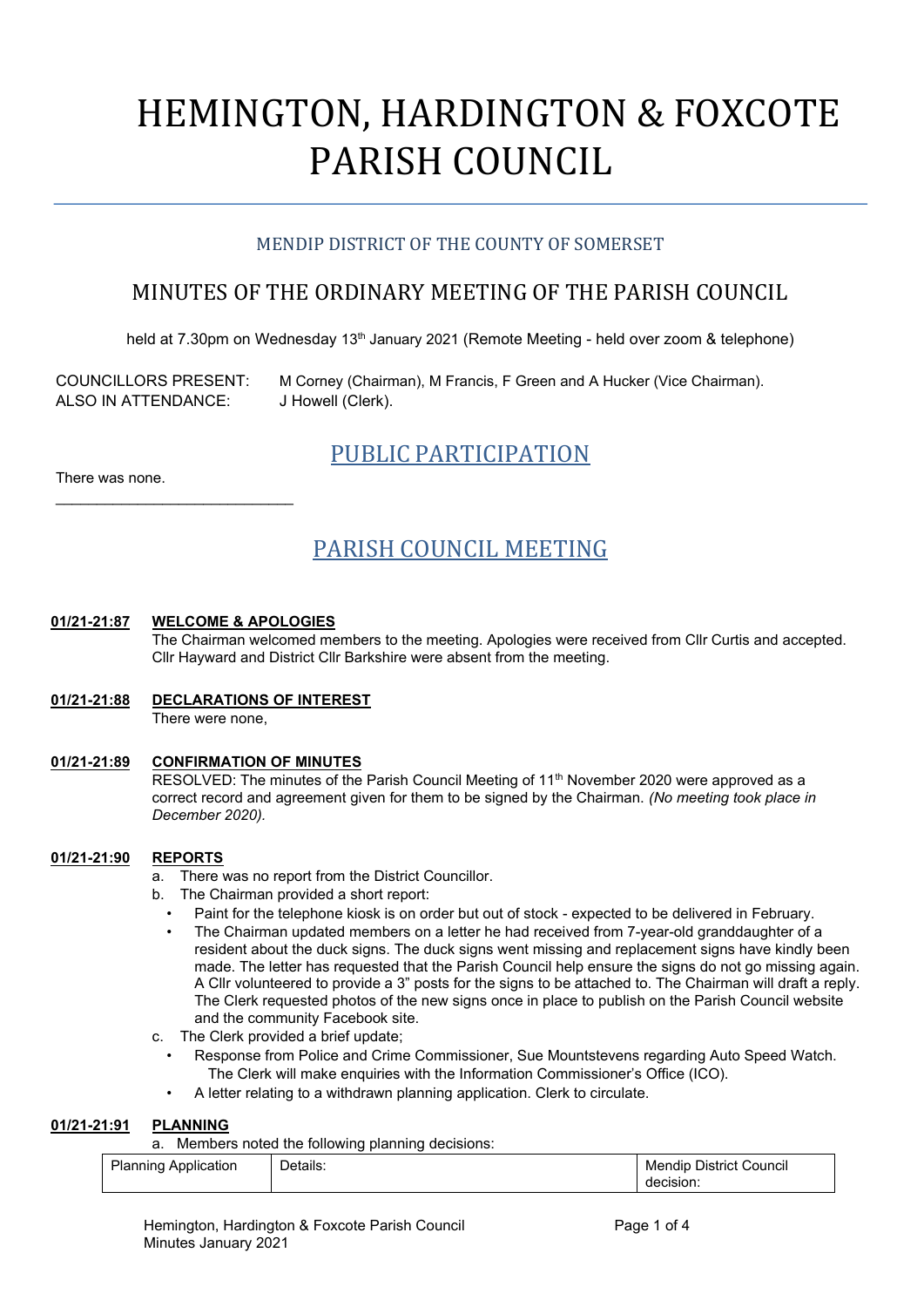| 2020/1926/PAA | Location: Land at Port Way, Hemington Proposal:<br>Prior Approval for change of use of agricultural building<br>to a dwelling house (Use Class C3) (PC not consulted<br>non this classification). | <b>DECISION: PRIOR</b><br>APPROVAL IS REFUSED |
|---------------|---------------------------------------------------------------------------------------------------------------------------------------------------------------------------------------------------|-----------------------------------------------|
| 2020/0767/LBC | Location: Church of St Mary, Southfield Hill, Hemington.<br>Proposal: Renewal of lead roof coverings and parapet<br>gutters to Nave, Aisle and Chapel and repairs to other                        | DECISION: APPROVAL                            |
|               | roofs. New cast iron downpipe from south aisle roof at<br>west end.                                                                                                                               |                                               |

### b. Members noted the responses submitted to Planning Applications (using delegated powers).

| <b>Planning Application</b> | Details:                                                                                                                                                                                                                                                                                            | Response to Mendip District<br>Council Planning |
|-----------------------------|-----------------------------------------------------------------------------------------------------------------------------------------------------------------------------------------------------------------------------------------------------------------------------------------------------|-------------------------------------------------|
| 2020/2245/HSE               | Location: 4 Ruckley Ford, Green Street, Foxcote.<br>Proposal: Loft conversion with raised insulated flat roof<br>rear dormer to the main house. Conversion of the rear<br>conservatory to a garden room with an insulated flat roof<br>with a lantern and bi-fold doors opening to the rear garden. | No objection                                    |
| 2020/2362/FUL               | Location: Ashgrove, Grove Lane, Faulkland. Proposal:<br>Erection of a granny annexe,                                                                                                                                                                                                                | No objection                                    |
| 2020/2438/HSE               | Location: Applethatch, Green Street to Single Hill, Foxcote<br>Proposal: Alterations to lean-to garage, erect two-story<br>extension.                                                                                                                                                               | No response submitted                           |

c. There are no new Planning Applications for consideration at the meeting.

d. The Parish Council noted the Enforcement Appeal relating to unauthorised storage containers (following Enforcement Notice served by MDC Enforcement Team). Deadline for comments was 21<sup>st</sup> December 2020. As there was no meeting in December there was no opportunity for the Parish Council to agree and submit comments. *Clerk to write and ask if the Parish Council can submit a response to the Planning Inspectorate.* 

| Reference                                                                    | Details:                                                                              | Deadline for comment |
|------------------------------------------------------------------------------|---------------------------------------------------------------------------------------|----------------------|
| Inspectorate Reference:<br>APP/Q3305/C/20/3258757<br>Appeal No: 20/00035/ENF | Unauthorised storage containers - in a field<br>next to Lower Farm. Faulkland BA3 5XD | 21st December 2020.  |

# **01/21-21:92 POST BOX TURNER'S TOWER**

There has been no response received to letter to The Post Office. *Clerk to write again and include original correspondence.* 

# **01/21-21:93 FLY TIPPING**

The Clerk reported that MDC have now confirmed they have attended and cleared the fly tipping. This follows a long period of inaction where the Clerk had to enlist the support of the District Cllr to get the fly tipping cleared. *Clerk to liaise with District Cllr to see whether the online system could be improved.* 

# **01/21-21:94 HIGHWAYS**

a. Measures to tackle speeding in the parish

Meeting with new neighbourhood Police Officer has been deferred. Clerk has contacted the neighbourhood beat team and a meeting with PCSO Daniel Beck has been offered. Clerk to write to SCC Highways to raise that the Parish Council were disappointed with the SCC response to the issues raised by the Parish Council and add that the Parish Council will seek advice from the Police in relation to measures to tackle speeding in the parish before coming back with a full response.

#### b. Double Yellow Lines / Parking at specific points around the village Members discussed the correspondence from resident relating to corner of A366 and Fulwell Lane (request for double yellow lines). *SCC have confirmed the requirement to go through same consultation process with residents for any requests for double yellow lines. The Parish Council asked the Clerk to respond to express that DYL can only be installed upon consultation and support from residents and past experience is that residents have been opposed to additional DYL in the village.*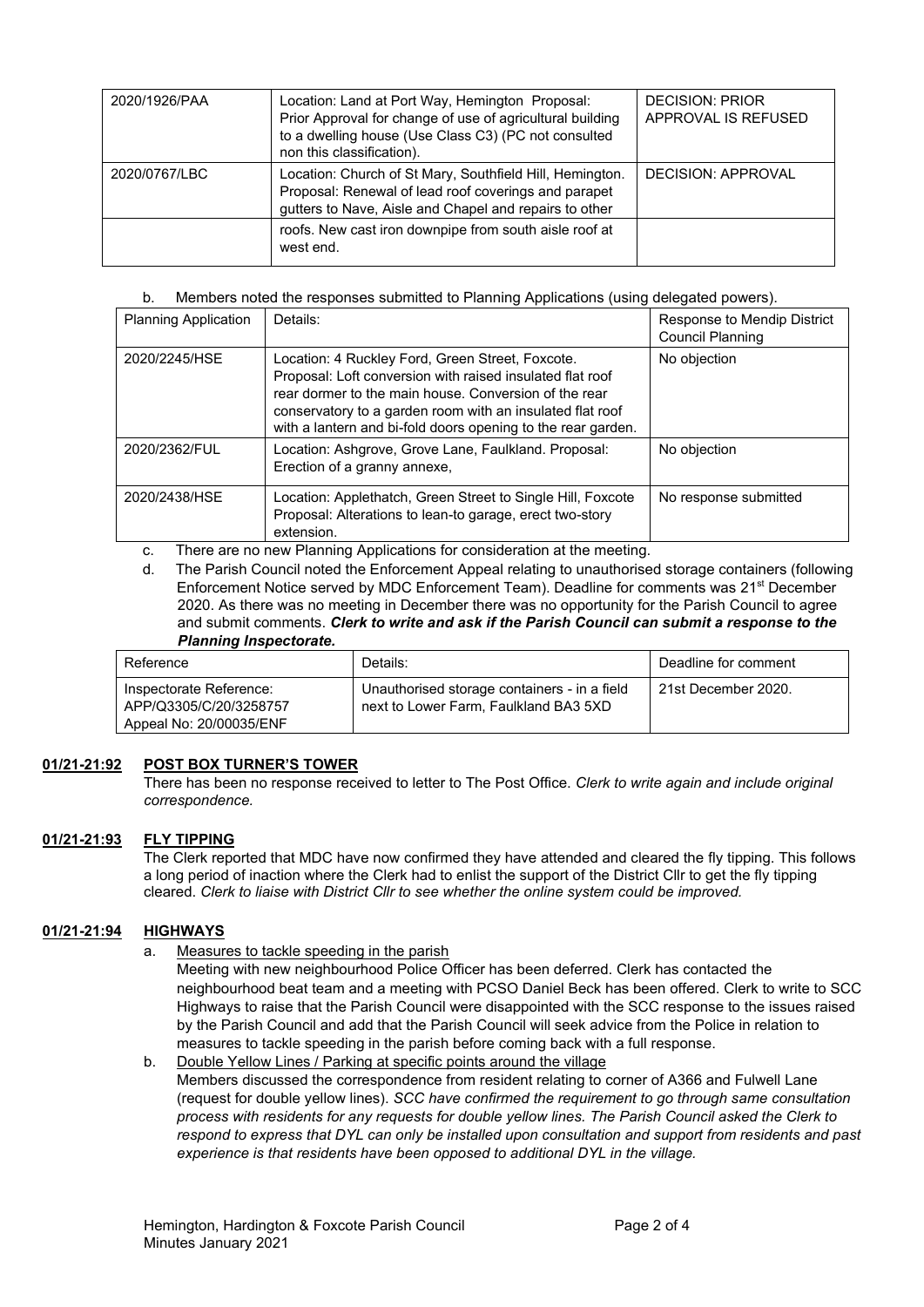c. Lorries in Laverton

This relates to correspondence to Somerset County Council copying in the Parish Council reference lorries in Laverton. Chairman liaising with point of contact at Norton St Philip. *The Chairman will follow up with Norton St Philip as access is from the A36.* A Cllr reported having seen yellow 'no HGV' signs each end of a lane whilst driving through Binegar/Ston Easton.

# **01/21-21:95 TREE PLANTING INITIATIVE**

a. Members reviewed the suitability of tree pack following advice from The Woodland Trust.

The Clerk reported on impact of coronavirus to staffing levels at the Woodland Trust. At present the team are working on skeleton staffing and limited in ability to progress enquiries/orders for tree packs. At this stage it is not known whether the spring delivery will go ahead. Members considered the following tree packs.

Working Wood – 102 saplings (rowan, silver birch, wild cherry, common oak, field maple, grey willow), *Small copse – 30 saplings (silver birch, rowan, wild cherry).* 

Enquiries with The Woodland Trust have established 85m length of field can accommodate a single row of 42 trees at minimum of 2m distance. (recommended 2-2.5m spacing).

**RESOLVED: That the Parish Council confirm the tree pack required as Working Wood – 102 saplings (rowan, silver birch, wild cherry, common oak, field maple, grey willow).** *As there may be some trees leftover, Clerk to write to Norton St Phillips and Killmersdon to find out if they might like to make use of any leftover trees.* 

b. Members briefly considered the planting and care required.

#### **01/21-21:96 WEBSITE UPGRADE**

The new Parish Council Website is now live, and the Clerk reported that the new website is simple to update and administer. Images of the parish are still sought for the rolling banner, please contact the Clerk if you can help.

# **01/21-21:97 FINANCES**

- a. Members noted the payments made in December 2020.
- b. **RESOLVED: The Parish Council approved the payment schedule for December 20 & January 21.**

| Cheque | Paid to                                                                                                                                        | Amount    |
|--------|------------------------------------------------------------------------------------------------------------------------------------------------|-----------|
|        | Mrs J Howell                                                                                                                                   |           |
| 1174   | Basic pay, phone, work from home expense, printer ink. Zoom<br>professional. Microsoft annual subscription.                                    | £363.77   |
| 1175   | <b>Idverde</b>                                                                                                                                 | £294.24   |
|        | GM792318 Grass cutting 1/10-31/10/2020                                                                                                         |           |
|        | <b>Parish Council Websites</b>                                                                                                                 |           |
| 1176   | Setting up new website and transfer of content from existing site<br>plus annual website hosting and maintenance (02/01/2021 to<br>02/01/2022) | £724.00   |
|        | Total payments for December 2020                                                                                                               | £1,382.01 |

| Cheque | Paid to                                                                                      | Amount  |
|--------|----------------------------------------------------------------------------------------------|---------|
| 1177   | Mrs J Howell<br>Basic pay, phone, work from home expense,<br>printer ink. Zoom professional. | £303.78 |
| 1178   | RP&DLCary<br>Hedge cutting                                                                   | £61.20  |
|        | Total payments for January 2021                                                              | £364.98 |

c. The Parish Council received and approved the latest financial statements. (*Bank reconciliation to 30/11/2020 and 31/12/2020).*

#### **01/21-21:98GRANT REQUEST**

**RESOLVED: The grant application from the Citizens Advice Mendip was politely declined.**